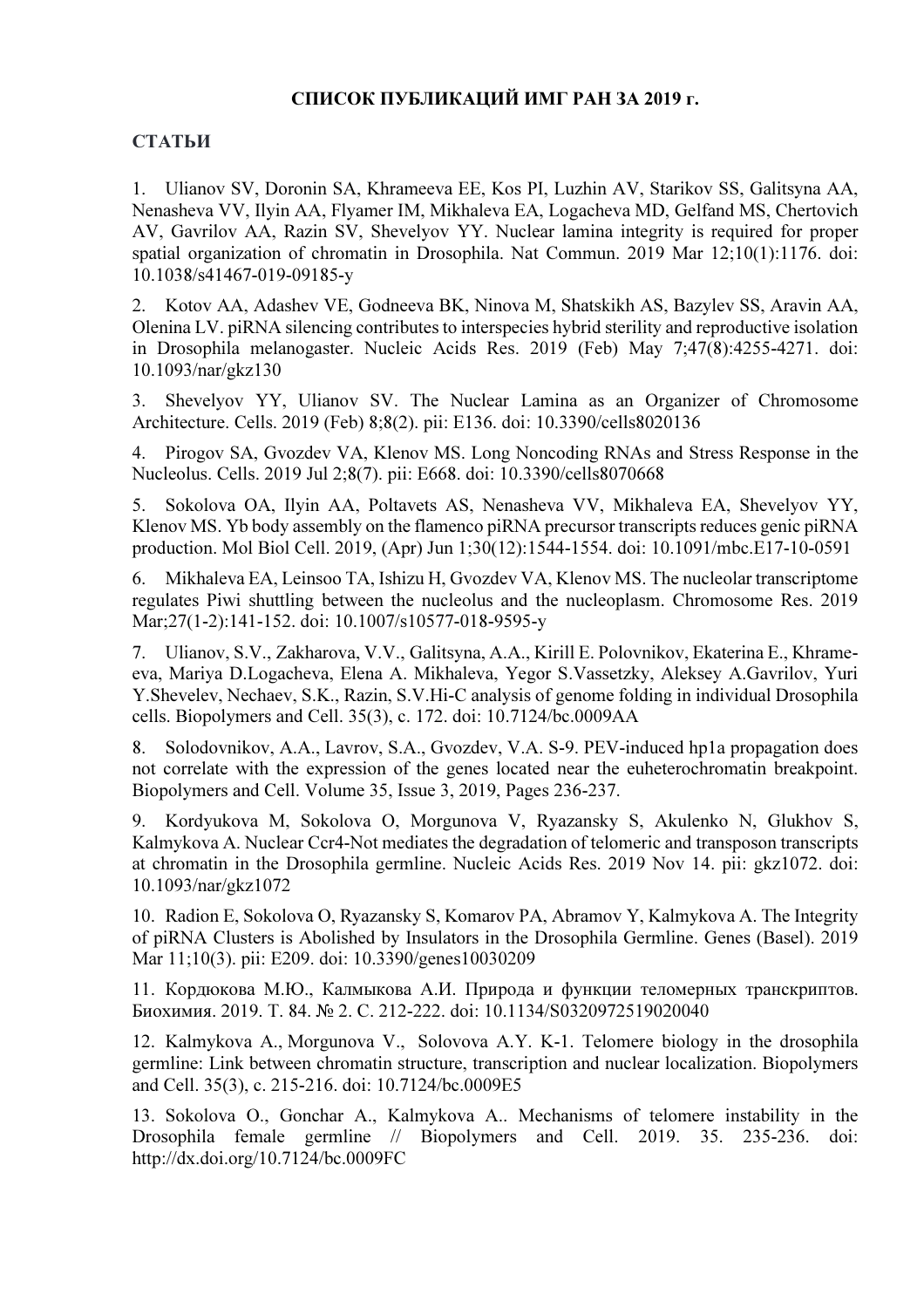14. Trostnikov MV, Roshina NV, Boldyrev SV, Veselkina ER, Zhuikov AA, Krementsova AV, Pasyukova EG. Disordered Expression of shaggy, the Drosophila Gene Encoding a Serine-Threonine Protein Kinase GSK3, Affects the Lifespan in a Transcript-, Stage-, and Tissue-Specific Manner. Int J Mol Sci. 2019 May 4;20(9). 2200. doi: 10.3390/ijms20092200

15. Rybina OY, Schelkunov MI, Veselkina ER, Sarantseva SV, Krementsova AV, Vysokikh MY, Melentev PA, Volodina MA, Pasyukova EG. Knockdown of the neuronal gene Lim3 at the early stages of development affects mitochondrial function and lifespan in Drosophila. Mech Ageing Dev. 2019 May 31;181:29-41. doi: 10.1016/j.mad.2019.111121

16. Тростников М.В., Веселкина Е.Р., Кременцова А.В., Рощина Н.В., Пасюкова Е.Г. Инсерционные мутации гена SHAGGY, кодирующего протеинкиназу GSK3, увеличивают продолжительность жизни Drosophila Melanogaster. Генетика. 2019. Т. 55. № 9. С. 1099- 1104. doi: 10.1134/S1022795419090163

17. Boldinova EO, Khairullin RF, Makarova AV, Zharkov DO. Isoforms of Base Excision Repair Enzymes Produced by Alternative Splicing. Int J Mol Sci. 2019 Jul 3;20(13). 3279. doi: 10.3390/ijms20133279

18. Kim DV, Makarova AV, Miftakhova RR, Zharkov DO. Base Excision DNA Repair Deficient Cells: From Disease Models to Genotoxicity Sensors. Curr Pharm Des. 2019;25(3):298-312. doi: 10.2174/1381612825666190319112930

19. Yudkina A. V., Shilkin E.S., Endutkin A., V., Makarova A.V., Zharkov D.O. Reading and Misreading 8-oxoguanine, a Paradigmatic Ambiguous Nucleobase. Crystals. May 2019 V. 9. N 5. 269. doi: 10.3390/cryst9050269

20. Kuzmenko A, Yudin D, Ryazansky S, Kulbachinskiy A, Aravin AA. Programmable DNA cleavage by Ago nucleases from mesophilic bacteria Clostridium butyricum and Limnothrix rosea. Nucleic Acids Res. 2019 May 22. 47(11) 5822-5836. pii: gkz379. doi: 10.1093/nar/gkz379

21. Agapov A, Esyunina D, Kulbachinskiy A. Gre-family factors modulate DNA damage sensing by Deinococcus radiodurans RNA polymerase. RNA Biol. 2019 Dec;16(12):1711-1720. doi: 10.1080/15476286.2019.1656027

22. Mindlin, S; Beletsky, A; Mardanov, A; Petrova, M. Adaptive dif Modules in Permafrost Strains of Acinetobacter Iwoffii and Their Distribution and Abundance Among Present Day Acinetobacter Strains// Frontiers in Microbiology, march 29 2019. V.10. 632. doi: 10.3389/fmicb.2019.00632

23. Prostova MA, Smertina E, Bakhmutov DV, Gasparyan AA, Khitrina EV, Kolesnikova MS, Shishova AA, Gmyl AP, Agol VI. Characterization of Mutational Tolerance of a Viral RNA-Protein Interaction. Viruses-Basel. 2019 May 25;11(5). pii: E479. doi:10.3390/v11050479

24. Pupov D, Ignatov A, Agapov A, Kulbachinskiy A. Distinct effects of DNA lesions on RNA synthesis by Escherichia coli RNA polymerase. Biochem Biophys Res Commun. 2019 Feb 26; 510(1):122-127. doi: 10.1016/j.bbrc.2019.01.062

25. Esyunina D, Kulbachinskiy A. Interactions in the active site of Deinococcus radiodurans RNA polymerase during RNA proofreading. Biochem Biophys Res Commun. 2019 Jan 29;509(1):161- 166. doi: 10.1016/j.bbrc.2018.12.095

26. Esyunina D, Pupov D, Kulbachinskiy A. Dual role of the σ factor in primer RNA synthesis by bacterial RNA polymerase. FEBS Lett. 2019. Volume593, Issue3 February 2019 Pages 361- 368. doi:10.1002/1873-3468.13312

27. Шикалов А.Б., Есюнина Д.М., Пупов Д.В., Кульбачинский А.В., Петушков И.В.  $\sigma^{24}$ -Субъединица рнк-полимеразы escherichia coli способна вызывать паузы транскрипции in vitro. Биохимия. 2019. Т. 84. № 4. С. 571-579. (426-434). doi: 10.1134/S0006297919040102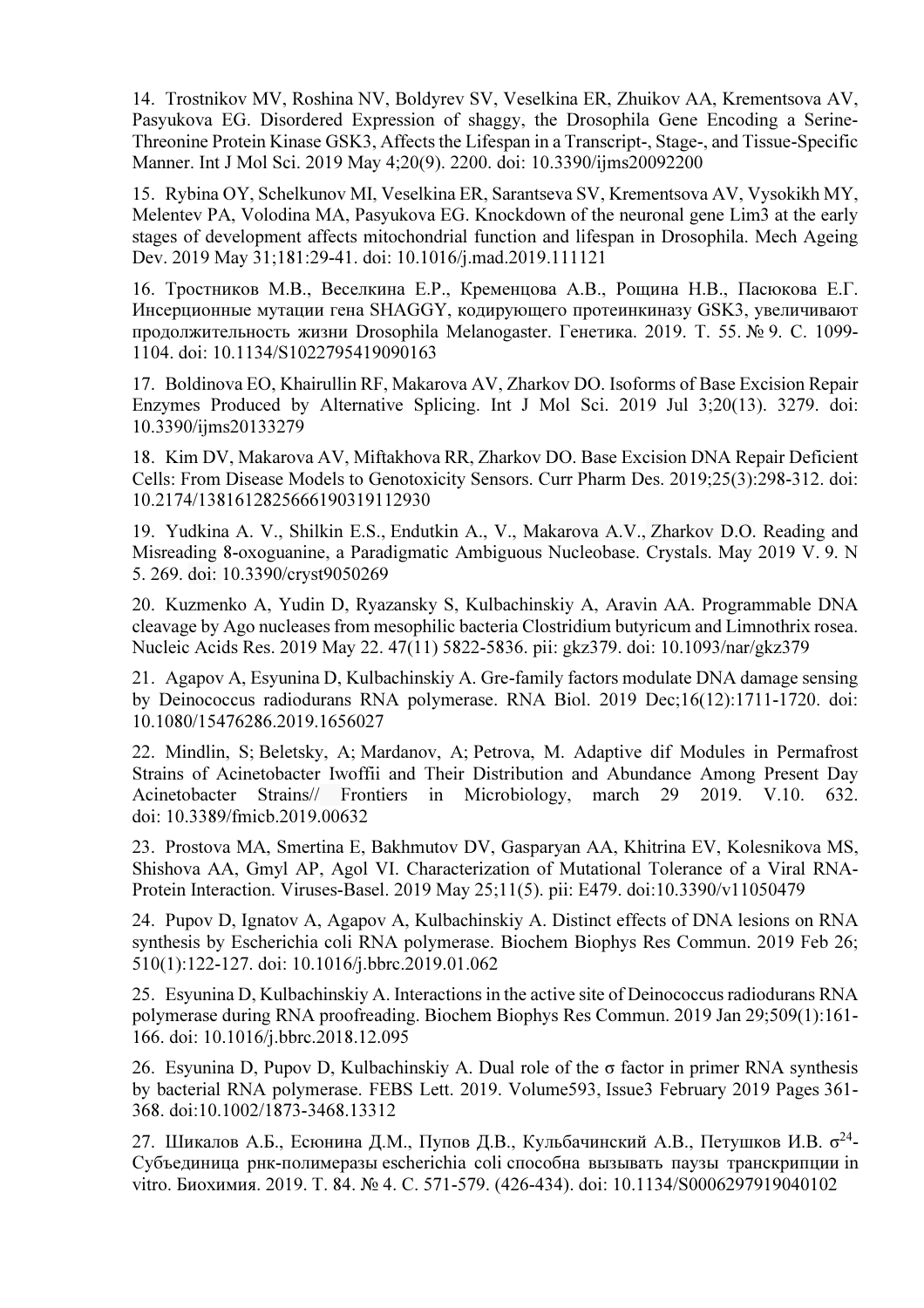28. Кудинова А.Г., Соина В.С., Максакова С.А., Петрова М.А. Изучение базовой устойчивости к антибиотикам бактерий, выделенных из различных биотопов. Микробиология, 2019, том 88, № 6, с. 695–704. doi: 0.1134/S0026261719050084

29. You L, Ma J, Wang J, Artamonova D, Wang M, Liu L, Xiang H, Severinov K, Zhang X, Wang Y. Structure Studies of the CRISPR-Csm Complex Reveal Mechanism of Co-transcriptional Interference. Cell. 2019 Jan 10;176(1-2):239-253.e16. doi:10.1016/j.cell.2018.10.052

30. Shiriaeva AA, Savitskaya E, Datsenko KA, Vvedenskaya IO, Fedorova I, Morozova N, Metlitskaya A, Sabantsev A, Nickels BE, Severinov K, Semenova E. Detection of spacer precursors formed in vivo during primed CRISPR adaptation. Nat Commun. 2019 Oct 10;10(1):4603. doi: 10.1038/s41467-019-12417-w

31. Medvedeva S, Liu Y, Koonin EV, Severinov K, Prangishvili D, Krupovic M. Virus-borne mini-CRISPR arrays are involved in interviral conflicts. Nat Commun. 2019 Nov 15;10(1):5204. doi: 10.1038/s41467-019-13205-2

32. Shmakov SA, Faure G, Makarova KS, Wolf YI, Severinov KV, Koonin EV. Systematic prediction of functionally linked genes in bacterial and archaeal genomes. Nature Protocol. 2019 Sep 13. doi: 10.1038/s41596-019-0211-1

33. Bayfield OW, Klimuk E, Winkler DC, Hesketh EL, Chechik M, Cheng N, Dykeman EC,Minakhin L, Ranson NA, Severinov K, Steven AC, Antson AA. Cryo-EM structure and in vitro DNA packaging of a thermophilic virus with supersized T=7 capsids. Proc Natl Acad Sci U S A. 2019. Feb 26;116(9):3556-3561. doi: 10.1073/pnas.18132041

34. Zukher I, Pavlov M, Tsibulskaya D, Kulikovsky A, Zyubko T, Bikmetov D, Serebryakova M, Nair SK, Ehrenberg M, Dubiley S, Severinov K. Reiterative Synthesis by the Ribosome and Recognition of the N-Terminal Formyl Group by Biosynthetic Machinery Contribute to Evolutionary Conservation of the Length of Antibiotic Microcin C Peptide Precursor. MBio. 2019 Apr 30;10(2). pii: e00768-19. doi: 10.1128/mBio.00768-19

35. Lopatina A, Medvedeva S, Artamonova D, Kolesnik M, Sitnik V, Ispolatov Y, Severinov K. Natural diversity of CRISPR spacers of Thermus: evidence of local spacer acquisition and global spacer exchange. Philos Trans R Soc Lond B Biol Sci. 2019 May 3;374(1772):20180092. doi: 10.1098/rstb.2018.0092

36. Musharova O, Sitnik V, Vlot M, Savitskaya E, Datsenko KA, Krivoy A, Fedorov I, Semenova E, Brouns SJJ, Severinov K. Systematic analysis of Type I-E Escherichia coli CRISPR-Cas PAM sequences ability to promote interference and primed adaptation. Mol Microbiol. 2019 (Mar 15). Jun;111(6):1558-1570. doi: 10.1111/mmi.14237

37. Kurilovich E, Shiriaeva A, Metlitskaya A, Morozova N, Ivancic-Bace I, Severinov K, Savitskaya E. Genome Maintenance Proteins Modulate Autoimmunity Mediated Primed Adaptation by the Escherichia coli Type I-E CRISPR-Cas System. Genes (Basel). 2019 Oct 31;10(11). pii: E872. doi: 10.3390/genes10110872

38. Mekler V, Kuznedelov K, Minakhin L, Murugan K, Sashital DG, Severinov K. CRISPR-Cas molecular beacons as tool for studies of assembly of CRISPR-Cas effector complexes and their interactions with DNA. Methods Enzymol (Methods in Enzymology). 2019;616:337-363. doi: 10.1016/bs.mie.2018.10.026

39. Nenasheva VV, Tarantul VZ. Many faces of TRIM proteins on the road from pluripotency to neurogenesis. Stem Cells Dev. 2019 Nov 5. doi: 10.1089/scd.2019.0152

40. Novosadova E.V., Nenasheva V.V., Makarova I.V., Dolotov O.V., Inozemtseva L.S., Arsenyeva E.L., Chernyshenko S.V., Grivennikov I.A., Illarioshkin S.N., Tarantul V.Z. Parkinson's disease-associated changes in the expression of neurotrophic factors and their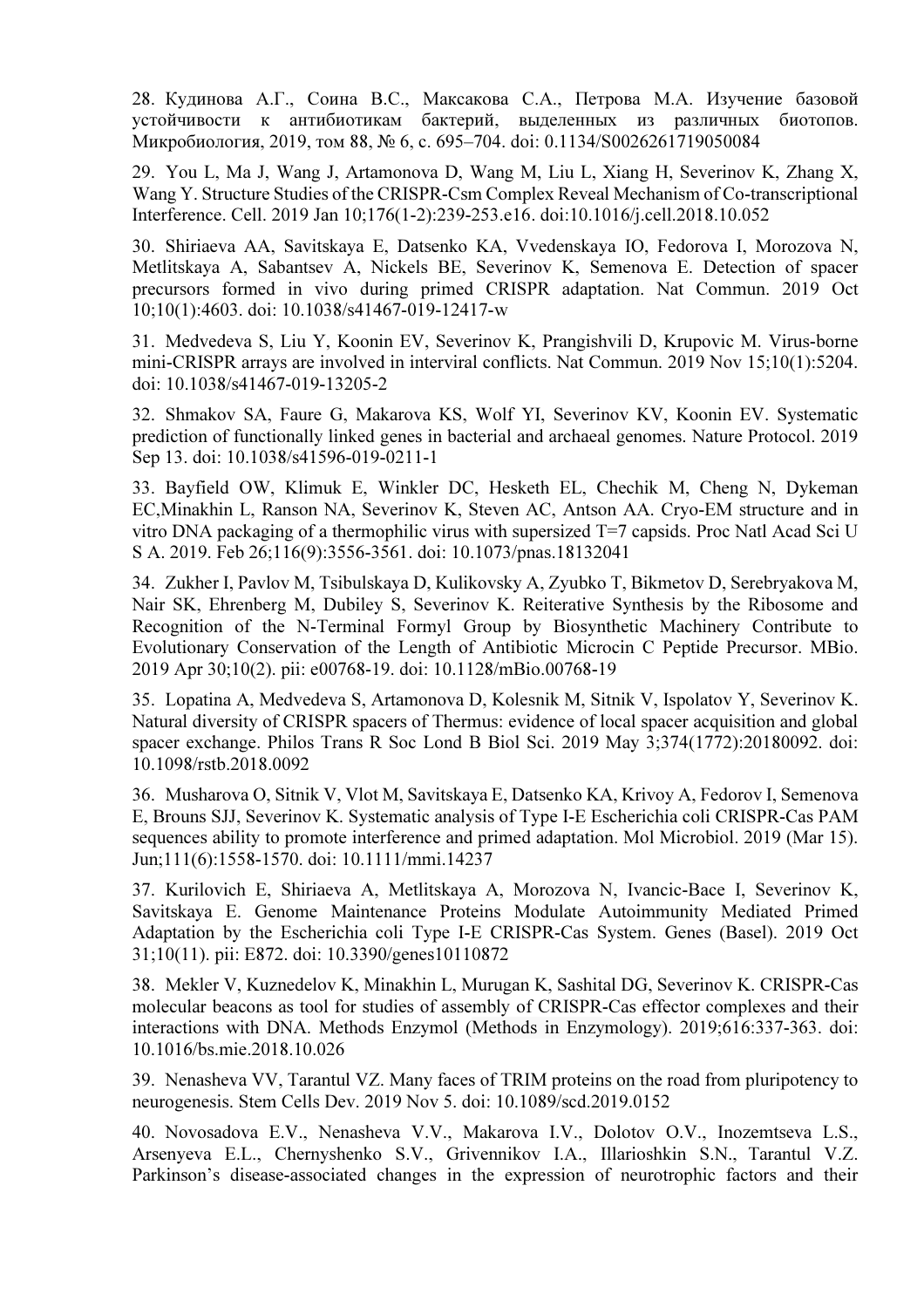receptors upon neuronal differentiation of human induced pluripotent stem cells. J. Mol. Neurosci., 2019. doi: 10.1007/s12031-019-01450-5

41. Antonov SA, Novosadova EV, Kobylansky AG, Tarantul VZ, Grivennikov IA. A Hybrid Detection Method Based on Peroxidase-mediated Signal Amplification and Click Chemistry for Highly Sensitive Background-free Immunofluorescent Staining. J Histochem Cytochem. 2019. Oct;67(10):771-782. doi: 10.1369/0022155419864113

42. Антонов С.А., Новосадова Е.В., Кобылянский А.Г., Иллариошкин С.Н., Тарантул В.З., Гривенников И.А. Экспрессия и функциональные свойства nmda- и gabaa-рецепторов при дифференцировке индуцированных плюрипотентных стволовых клеток человека в вентральные мезенцефалические нейроны. Биохимия. 2019. Т. 84. № 3. С. 436-447. (310- 320) doi: 10.1134/S0006297919030131

43. Новосадова Е.В., Арсеньева Е.Л., Антонов С.А., Ванюшина Ю.Н., Малова Т.В., Комиссаров А.А., Иллариошкин С.Н., Хаспеков Л.Г, Андреева Л.А., Мясоедов Н.Ф., Тарантул В.З., Гривенников И.А.. Применение индуцированных плюрипотентных стволовых клеток человека для оценки нейропротекторной активности фармакологических соединений. Биохимия. 2019. Т. 84. № 11. С. 1610-1621. (1296-1305) doi: 10.1134 /S0006297919110075

44. Krasnenko, AY ; Stetsenko, IF ; Klimchuk, OI ; Demkin, VV ; Rakitko, AS; Surkova, EI ; Druzhilovskaya, OS. Ultra-Low Coverage Sequencing as the Most Accurate Library Quantification Method Prior to Target Sequencing. Molecular genetics microbiology and virology. Том: 34. Выпуск: 2. Стр.: 118-123. doi: 10.3103/S089141681902006X

45. Uralsky, L.I., Shepelev, V.A., Alexandrov, A.A., Yurov, Y.B., Rogaev, E.I., Alexandrov, I.A.Classification and monomer-by-monomer annotation dataset of suprachromosomal family 1 alpha satellite higher-order repeats in hg38 human genome assembly. Data in Brief. Volume 24, June 2019, Номер статьи 103708. doi: 10.1016/j.dib.2019.103708

46. Karaseva MA, Chukhontseva KN, Lemeskina IS, Pridatchenko ML, Kostrov SV, Demidyuk IV. An Internally Quenched Fluorescent Peptide Substrate for Protealysin. Sci Rep. 2019 Oct 4;9(1):14352. doi: 10.1038/s41598-019-50764-2

47. Baudrexl M, Schwarz WH, Zverlov VV, Liebl W. Biochemical characterisation offour rhamnosidases from thermophilic bacteria of the genera Thermotoga, Baudrexl M, Schwarz WH, Zverlov VV, Liebl W. Biochemical characterisation of four rhamnosidases from thermophilic bacteria of the genera Thermotoga, Caldicellulosiruptor and Thermoclostridium. Sci Rep. 2019 Nov 4;9(1):15924. doi:10.1038/s41598-019-52251-0

48. Rykov SV, Kornberger P, Herlet J, Tsurin NV, Zorov IN, Zverlov VV, Liebl W, Schwarz WH, Yarotsky SV, Berezina OV. Novel endo-(1,4)-β-glucanase Bgh12A and xyloglucanase Xgh12B from Aspergillus cervinus belong to GH12 subgroup I and II, respectively. Appl Microbiol Biotechnol. 2019 Jul 20. 2019 Sep;103(18):7553-7566. doi: 10.1007/s00253-019- 10006-x

49. Rettenmaier R, Duerr C, Neuhaus K, Liebl W, Zverlov VV. Comparison of sampling techniques and different media for the enrichment and isolation of cellulolytic organisms from biogas fermenters. Syst Appl Microbiol. 2019 Jul;42(4):481-487. doi: 10.1016/j.syapm.2019.05.002

50. Rettenmaier R, Gerbaulet M, Liebl W, Zverlov VV. Hungateiclostridium mesophilum sp. nov., a mesophilic, cellulolytic and spore-forming bacterium isolated from a biogas fermenter fed with maize silage. Int J Syst Evol Microbiol. 2019 Nov;69(11):3567-3573. doi: 10.1099/ijsem.0.003663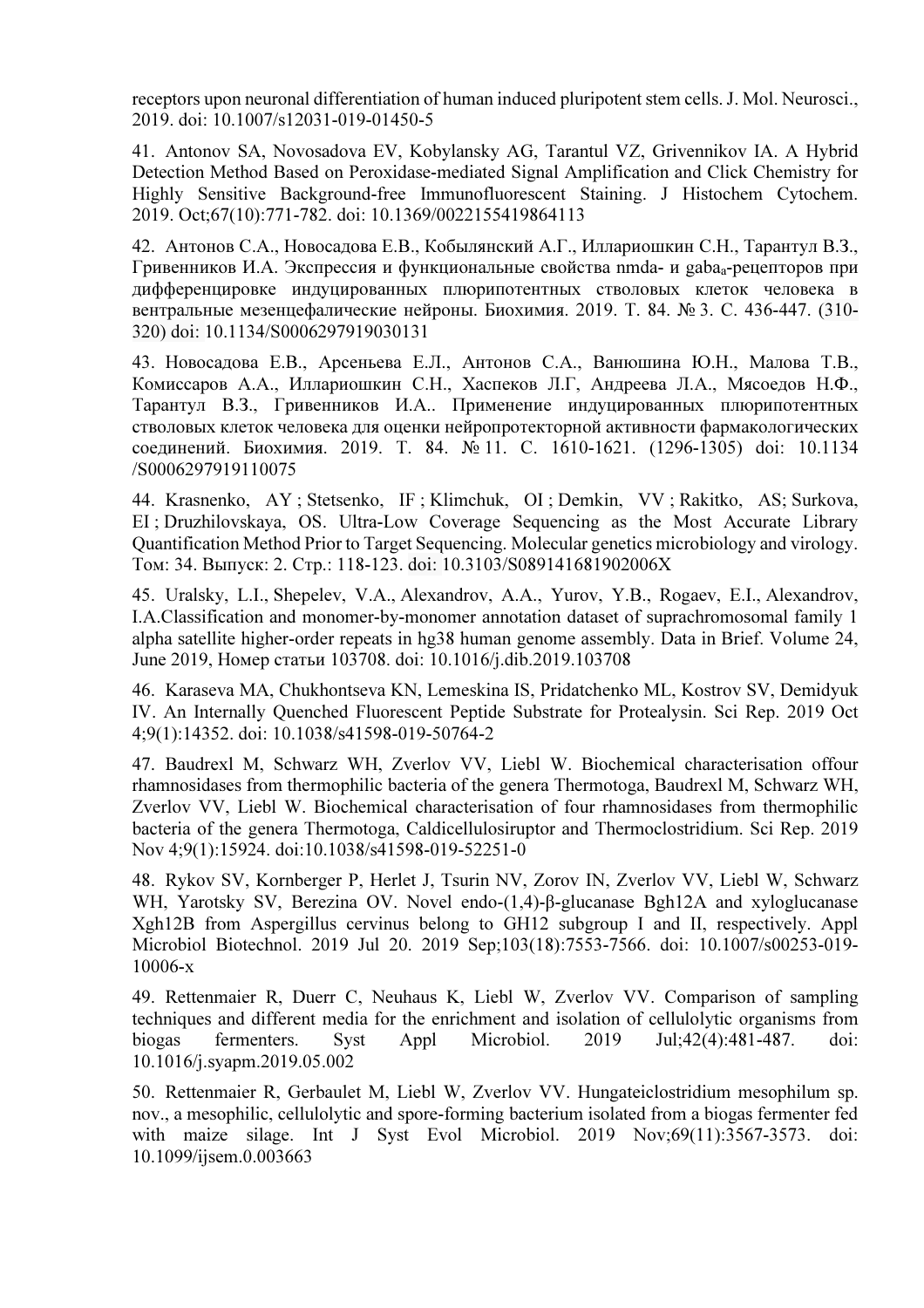51. Chukhontseva KN, Salnikov VV, Morenkov OS, Kostrov SV, Demidyuk IV. Protealysin Is Not Secreted Constitutively. Protein Pept Lett. 2018 Dec 11. V.26, N 3, p.221-226. doi: 10.2174/0929866526666181212114907

52. Komissarov AA, Kostrov SV, Demidyuk IV. In Vitro Assay for the Evaluation of Cytotoxic Effects Provided by a Combination of Suicide and Killer Genes in a Bicistronic Vector. Methods Mol Biol. 2019;1895:135-147. doi:10.1007/978-1-4939-8922-5\_11

53. Rettenmaier R, Neuhaus K, Liebl W, Zverlov VV. Draft Genome Sequence of Anaerosphaera sp. Strain GS7-6-2, a Coccal Bacterium Isolated from a Biogas-Related Environment. Microbiol Resour Announc. (MICROBIOLOGY RESOURCE ANNOUNCEMENTS) 2019 Apr 25;8(17). pii: e00205-19. doi: 10.1128/MRA.00205-19

54. Kondratyeva LG, Safina DR , Chernov IP, Kopantzev EP, Kostrov SV, Sverdlov ED. PDX1, a key factor in pancreatic embryogenesis, can exhibit antimetastatic activity in pancreatic ductal adenocarcinoma. Cancer Management and Research. 2019. V. 11 P. 7077-7087. doi: 10.2147/CMAR.S209940

55. Свердлов Е.Д., Чернов И.П. Раковый стволовой комплекс, не раковая стволовая клетка, основа эволюции раковой опухоли. Биохимия. 2019. Т. 84. № 9. С. 1267-1280. doi: 10.1134/S0006297919090050

56. Безбородова О.А., Немцова Е.Р., Кармакова Т.А., Венедиктова Ю.Б., Панкратов А.А., Алексеенко И.В., Плешкан В.В., Зиновьева М.В., Монастырская Г.С., Свердлов Е.Д., Каприн А.А. Современные тенденции развития противоопухолевой генной и клеточной терапии. Исследования и практика в медицине. 2019. Т. 6. № S. С. 65-66.

57. Rtimi, Sami; Nadtochenko, Victor; Khmel, Inessa; Konstantinidis, S, Britun, N, Kiwi, J. Monitoring the energy of the metal ion-content plasma-assisted deposition and its implication for bacterial inactivation. Applied Surface Science. FEB 15 2019, Том: 467 Стр.: 749-752. doi: 10.1016/j.apsusc.2018.10.207

58. Radzig M, Koksharova O, Khmel I, Ivanov V, Yorov K, Kiwi J, Rtimi S, Tastekova E, Aybush A, Nadtochenko V. Femtosecond Spectroscopy of Au Hot-Electron Injection into TiO2: Evidence for Au/TiO<sub>2</sub> Plasmon Photocatalysis by Bactericidal Au Ions and Related Phenomena. Nanomaterials (Basel). 2019 Feb 6;9(2). pii: E217. doi: 10.3390/nano9020217

59. Voronova EN, Konyukhov IV, Koksharova OA, Popova AA, Pogosyan SI, Khmel IA, Rubin AB. Inhibition of cyanobacterial photosynthetic activity by natural ketones. J Phycol. 2019 Aug;55(4):840-857. doi: 10.1111/jpy.12861

60. Zaitseva YV, Lipasova VA, Plyuta VA, Koksharova OA, Demidyuk IV, Kostrov SV, Khmel IA. Effect of inactivation of luxS gene on the properties of Serratia proteamaculans 94 strain. Folia Microbiol (Praha). 2019 May;64(3):265-272. doi:10.1007/s12223-018-0657-5

61. Веселова М. А., Плюта В. А., Хмель И. А. Летучие вещества бактерий: структура, биосинтез, биологическая активность. Микробиология. 2019. Т. 88. № 3. С. 272-287. doi: 10.1134/S0026261719030160

62. Растительно-микробные взаимодействия с участием Quorum sensing регуляции Зайцева Ю.В., Сидоров А.В., Маракаев О.А., Хмель И.А. Микробиология. 2019. Т. 88. № 5. С. 519-531. doi: 10.1134/S002636561904013X

63. Zhernakova DV, Brukhin V, Malov S, Oleksyk TK, Koepfli KP, Zhuk A, Dobrynin P, Kliver S, Cherkasov N, Tamazian G, Rotkevich M, Krasheninnikova K, Evsyukov I, Sidorov S, Gorbunova A, Chernyaeva E, Shevchenko A, Kolchanova S, Komissarov A, Simonov S, Antonik A, Logachev A, Polev DE, Pavlova OA, Glotov AS, Ulantsev V, Noskova E, Davydova TK, Sivtseva TM, Limborska S, Balanovsky O, Osakovsky V, Novozhilov A, Puzyrev V, O'Brien SJ.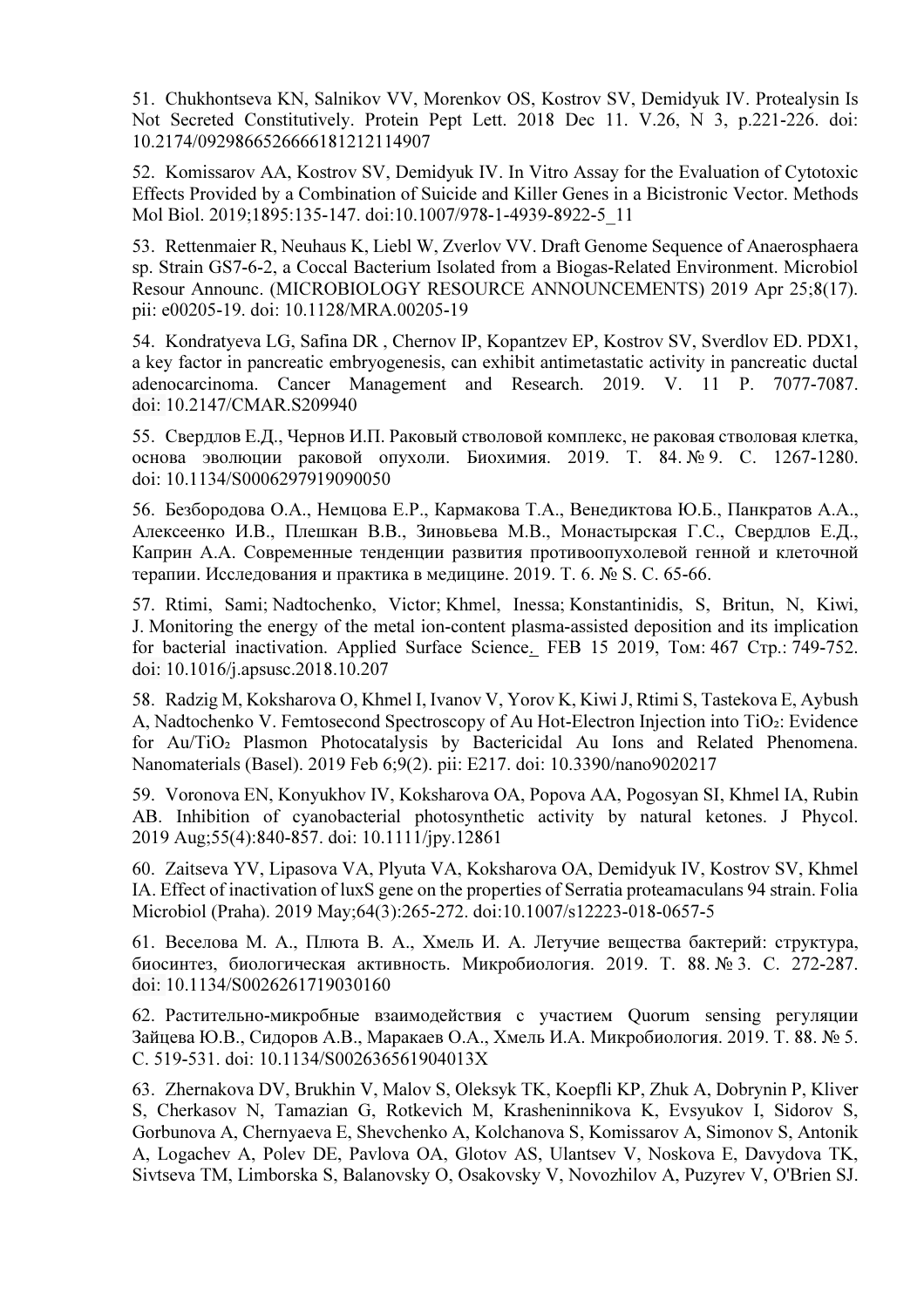Genome-wide sequence analyses of ethnic populations across Russia. Genomics. 2019 Mar 19. pii: S0888-7543(18)30741-9. doi: 10.1016/j.ygeno.2019.03.007

64. Dergunov AD, Savushkin EV, Dergunova LV, Litvinov DY. Significance of Cholesterol-Binding Motifs in ABCA1, ABCG1, and SR-B1 Structure. J Membr Biol. 2019 Feb;252(1):41- 60. doi: 10.1007/s00232-018-0056-5

65. Limborska, Svetlana A.; Filippenkov, Ivan B. Circular RNA as a prospective molecular tool for the study of neuroprotection in cerebral ischemia. Translational cancer research. V.8. S.2. P. S126-S129. doi: 10.21037/tcr.2018.12.03

66. Huckins LM, Dobbyn A, Ruderfer DM, Hoffman G, Wang W, Pardiñas AF, Rajagopal VM, Als TD, T Nguyen H, Girdhar K, Boocock J, Roussos P, Fromer M, Kramer R, Domenici E, Gamazon ER, Purcell S… Khrunin A, Limborska S, Slominsky P…; CommonMind Consortium; Schizophrenia Working Group of the PsyUniversity of Copenhagenchiatric Genomics Consortium; iPSYCH-GEMS Schizophrenia Working Group, Demontis D, Børglum AD, Walters JTR, O'Donovan MC, Sullivan P, Owen MJ, Devlin B, Sieberts SK, Cox NJ, Im HK, Sklar P, Stahl EA. Gene expression imputation across multiple brain regions provides insights into schizophrenia risk. Nat Genet. 2019 Apr;51(4):659-674. doi: 10.1038/s41588-019-0364-4

67. Hess JL, Tylee DS, Mattheisen M; Schizophrenia Working Group of the Psychiatric Genomics Consortium; Lundbeck Foundation Initiative for Integrative Psychiatric Research (iPSYCH), Børglum AD, Als TD, Grove J, Werge T, Mortensen PB, … Khrunin A, Limborska S, Slominsky P…Mors O, Nordentoft M, Hougaard DM, Byberg-Grauholm J, Bækvad-Hansen M, Greenwood TA, Tsuang MT, Curtis D, Steinberg S, Sigurdsson E, Stefánsson H, Stefánsson K, Edenberg HJ, Holmans P, Faraone SV, Glatt SJ. A polygenic resilience score moderates the genetic risk for schizophrenia. Mol Psychiatry. 2019 Sep 6. СТР. doi: 10.1038/s41380-019-0463- 8

68. Harold D, Connolly S, Riley BP, Kendler KS, McCarthy SE, McCombie WR, Richards A, Owen MJ, O'Donovan MC, Walters J… Khrunin A, Limborska S, Slominsky P…; Wellcome Trust Case Control Consortium 2; Schizophrenia Working Group of the Psychiatric Genomics Consortium, Donohoe G, Gill M, Corvin A, Morris DW. Population-based identity-by-descent mapping combined with exome sequencing to detect rare risk variants for schizophrenia. Am J Med Genet B Neuropsychiatr Genet. 2019 Apr;180(3):223-231. doi:10.1002/ajmg.b.32716

69. Alieva AK, Rudenok MM, Novosadova EV, Vlasov IN, Arsenyeva EL, Rosinskaya AV, Grivennikov IA, Slominsky PA, Shadrina MI. Whole-Transcriptome Analysis of Dermal Fibroblasts, Derived from Three Pairs of Monozygotic Twins, Discordant for Parkinson's Disease. J Mol Neurosci. 2019 Dec 10. doi: 10.1007/s12031-019-01452-3

70. Руденок М.М., Алиева А.Х., Николаев М.А., Колачева А.А., Угрюмов М.В., Пчелина С.Н., Сломинский П.А., Шадрина М.И. Возможная роль генов, связанных с лизосомными болезнями накопления, в патогенезе болезни Паркинсона. Молекулярная биология. 2019.Т. 53. № 1. С.28-36. doi: 10.1134/S0026898419010142

71. Akentieva, N.P., Sanina, N.A., Gizatullin, A.R., Shkondina N.I., Prikhodchenko, T.R., Shram S.I., Zhelev, N., Aldoshin, S.M. Cytoprotective effects of dinitrosyl iron complexes on viability of human fibroblasts and cardiomyocytes. Frontiers in Pharmacology. 2019. V.10. N 01277. doi: 10.3389/fphar.2019.01277

72. Sukhanova IA, Sebentsova EA, Khukhareva DD, Vysokikh MY, Bezuglov VV, Bobrov MY, Levitskaya NG. Early-life N-arachidonoyl-dopamine exposure increases antioxidant capacity of the brain tissues and reduces functional deficits after neonatal hypoxia in rats. Int J Dev Neurosci. 2019 Jul 29;78:7-18. doi:10.1016/j.ijdevneu.2019.06.007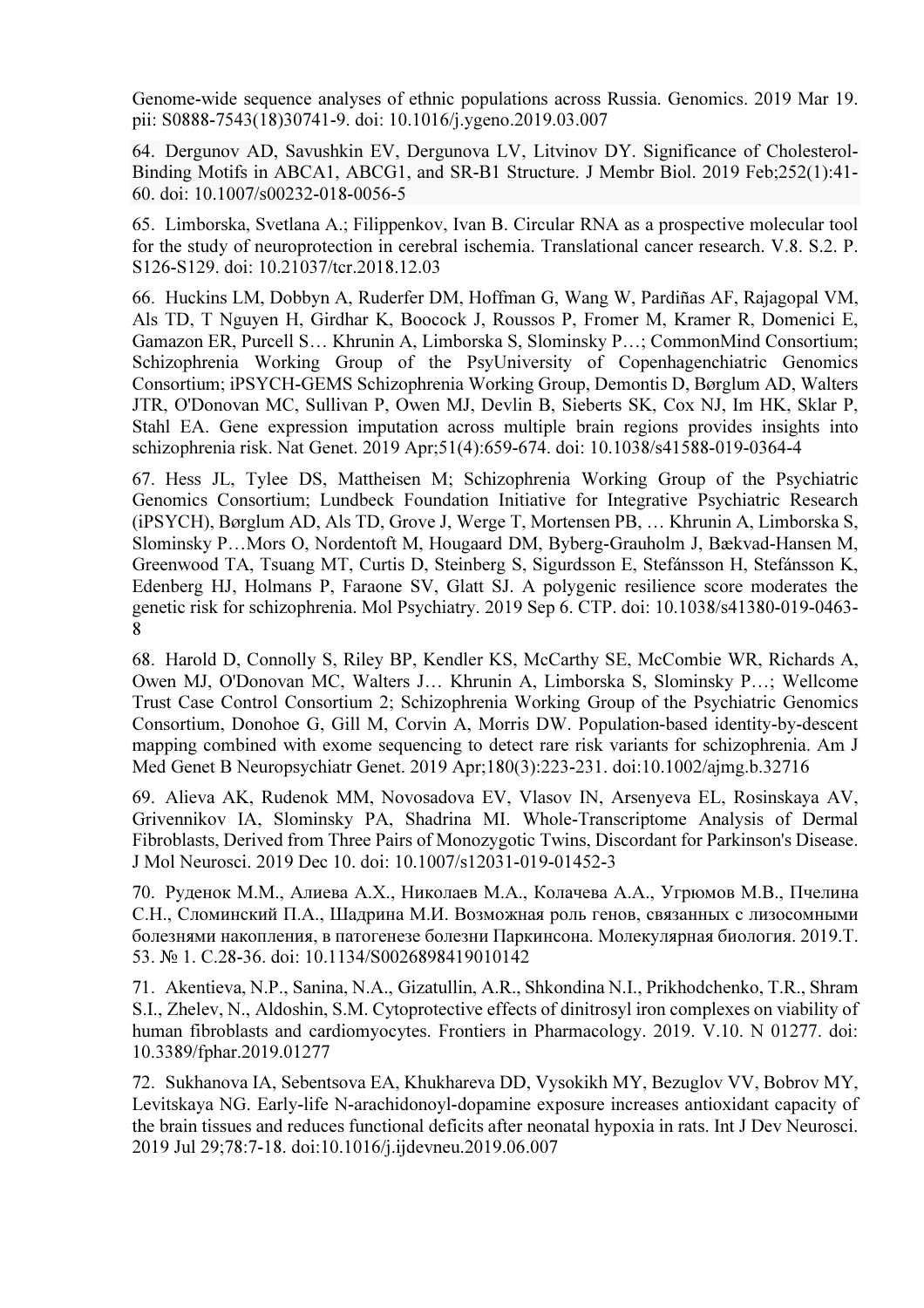73. Vyunova TV, Andreeva LA, Shevchenko KV, Myasoedov NF. An integrated approach to study the molecular aspects of regulatory peptides biological mechanism. J Labelled Comp Radiopharm. 2019 Oct;62(12):812-822. doi: 10.1002/jlcr.3785

74. Шиловский Г.А., Путятина Т.С., Ашапкин В.В., Ямскова О.В., Любецкий В.А., Сорокина Е.В., Шрам С.И., Марков А.В., Высоких М.Ю. Биологическое разнообразие кардиолипина и его ремоделирование при окислительном стрессе и возрастных патологиях// 2019, Биохимия, том 84, вып. 12, с. 1815-1831, doi: 10.1134/S0320972519120066

75. Наволоцкая Е.В., Садовников В.Б., Зинченко Д.В., Владимиров В.И., Золотарев Ю.А., Липкин В.М., Мурашев А.Н. Действие B-субъединицы холерного токсина на клетки мышиной макрофагальной линии RAW 264.7. Биоорганическая химия. 2019. Т. 45. № 3. С. 288-294. doi: 10.1134/S1068162019020092

76. Золотарев Ю.А., Дадаян А.К., Козик В.С., Шрам С.И., Нагаев И.Ю., Азев В.Н., Богачук А.П., Липкин В.М., Мясоедов Н.Ф. Протеолитический гидролиз противоопухолевого пептида H LDF-6-AA в плазме крови. Биоорганическая химия. 2019. Т. 45. № 5. С. 502-509. doi:10.1134/S1068162019050133

77. Золотарев Ю.А., Дадаян А.К., Козик В.С., Шрам С.И., Азев В.И., Богачук А.П., Липкин В.М., Мясоедов Н.Ф. Фармакокинетика пептида HLDF-6-AA в организме экспериментальных животных// 2019, Биоорганическая химия, 45, 6, 624-632, doi: 10.1134/S0132342319050178, http://www.rjbc.ru

78. Дадаян А. К., Борисов Ю. А., Бочаров Е. В., Золотарев Ю. А., Нагаев И. Ю., Н. Ф. Мясоедов. Твердотельный каталитический изотопный обмен водорода на дейтерий в циклопропилглицине. ДАН. Физическая химия. Июль 2019 , Том 484, выпуск 1 , с. 15- 19. Часть: 1. doi: 10.1134/S0012501619010056

79. Акимов М.Г., Ашба А.М., Фомина-Агеева Е.В., Грецкая Н.М., Мясоедов Н.Ф., Безуглов В.В. Нейропротекторное действие амидных нейролипинов в моделях нейротоксичности на культуре человеческих нейроноподобных клеток SH-SY5Y. Доклады Академии наук. 2019. Т. 485. № 5. С. 625-628. doi: 10.1134/S1607672919020182

80. Шевченко В.П., Андреева Л.А., Нагаев И.Ю., Шевченко К.В., Мясоедов Н.Ф. Сравнение эффективности проникновения пептидных производных дофамина и серотонина через искусственные мембраны //2019, Доклады Академии Наук, т.488. № 6, с.682-684, doi: https//doi.org/10.31857/S0869-5624886682-684

81. Шевченко В.П., Андреева Л.А., Нагаев И.Ю., Мясоедов Н.Ф. Синтез изотопномодифицированных производных дофамина, серотонина и доксорубицина с BOC-PRO и BOC-[2H]PRO. Доклады Академии наук. 2019. doi: 10.31857/S0869-56524852182-185

82. Шевченко В.П., Андреева Л.А., Нагаев И.Ю., Мясоедов Н.Ф. Пептидные производные некоторых физиологически активных веществ// 2019, Доклады академии наук, 487, 1, 41- 44. doi: 10.31857/S0869-5652487141-44

83. Мухина А.Ю., Медведева О.А., Свищева М.В., Шевченко А.В., Ефремова Н.Н., Бобынцев И.И., Калуцкий А.П., Андреева Л.А., Мясоедов Н.Ф. Состояние микробиоты толстой кишки на фоне иммобилизационного стресса и при применении селанка у крыс//Бюллетень экспериментальной биологии и медицины, 2019, 167,2, 175-178. doi: 10.1007/s10517-019-04496-y

84. Фоменко Е.В., Бобынцев И.И., Иванов А.В., Белых А.Е., Андреева Л.А., Мясоедов Н.Ф. Влияние селанка на морфологические показатели печени крыс при хроническом эмоционально-болевом стрессе//2019, Бюллетень экспериментальной биологии и медицины, т. 167, 2, 257-260. doi: 10.1007/s10517-019-04512-1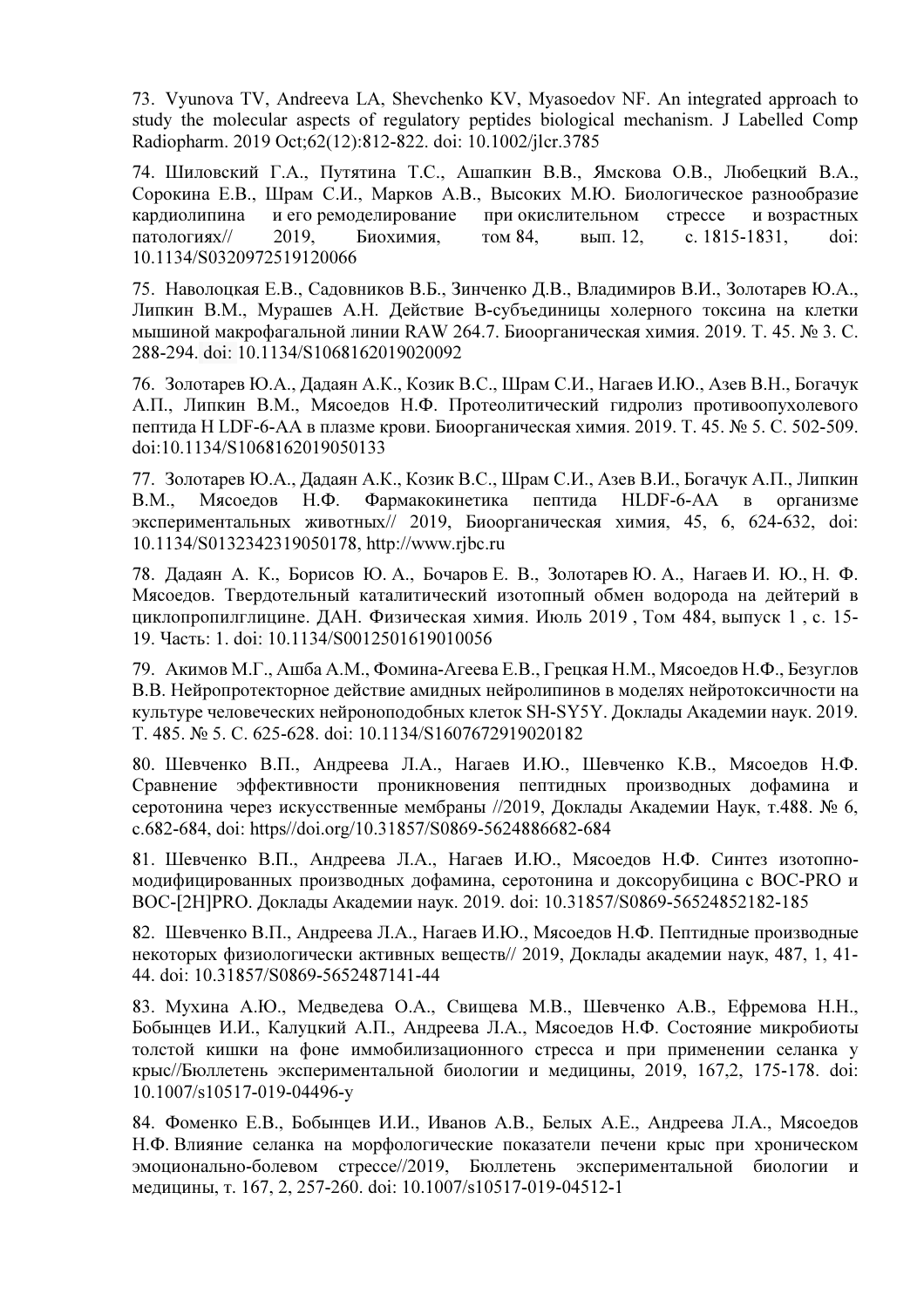85. Шубина Т.А., Оберган Т.Ю., Ляпина Л.А., Григорьева М.Е., Мясоедов Н.Ф., Андреева Л.А. Изменения в системе гемостаза у крыс при действии нового синтетического пептидного препарата АКТГ15-18PGP. Бюллетень экспериментальной биологии и медицины. 2019. Т. 168. № 8. С. 205-208. doi: 10.1007/s10517-019-04685-9

86. Шевченко К.В., Нагаев И.Ю., Андреева Л.А., Шевченко В.П., Мясоедов Н.Ф. Перспективы использования интраназального введения для доставки нейропептидов в головной мозг. Химико-фармацевтический журнал. 2019. Т. 53. № 2. С. 3-15. doi: 10.1007/s11094-019-01960-x

87. Королева С.В., Мясоедов Н.Ф. Физиологические эффекты селанка и его фрагментов Известия Российской академии наук. Серия биологическая. 2019. № 4. С. 429-438. doi: 10.1134/S1062359019040071

88. Шевченко К.В., Нагаев И.Ю., Андреева Л.А., Шевченко В.П., Мясоедов Н.Ф. Устойчивость пролинсодержащих пептидов в биологических средах // 2019, Биомедицинская химия, т.65, N 3, c. 180-201. doi: 10.1134/S1990750819030089

89. Шевченко В.П., Нагаев И.Ю., Мясоедов Н.Ф. Влияние процессов, происходящих в присутствии металлов-катализаторов, на основные характеристики получаемых меченных изотопами водорода органических соединений //2019, Радиохимия, т. 61, № 3, с. 183-216. doi: 10.1134/S0033831119030018

90. Самотруева М.А., Ясенявская А.Л., Башкина О.А., Мясоедов Н.Ф., Андреева Л.А. Глипролины как модуляторы иммунореактивности в условиях "социального" стресса. Фармация и фармакология. 2019. Т. 7. № 4. С. 224-230. doi: 10.19163/2307-9266-2019-7-4- 224-230

91. Оберган Т.Ю., Мясоедов Н.Ф., Григорьева М.Е., Ляпина Л.А., Шубина Т.А., Андреева Л.А. Комплексное соединение Pro-Gly-Pro-Leu с гепарином: гипогликемический, фибринолитический и антикоагулянтный эффекты у крыс с гипергликемией// 2019, Фармация и фармакология, т.7, № 5, с-300-307. doi: 10.19163/2307-9266-2019-7-5-300-307

92. Бродский В.Я., Золотарев Ю.А., Мальченко Л.А., Андреева Л.А., Лазарев Д.С., Буторина Н.Н., Козик В.С., Мясоедов Н.Ф. Нейропротекторные пептиды регулируют кинетику синтеза белка в гепатоцитах крыс разного возраста Онтогенез. 2019. Т. 50. № 5. С. 340-347. doi: 10.1134/S0475145019050033

93. Samotrueva, M; Yasenyavskaya, A; Myasoedov, N; Andreeva, L. Representatives of neuropeptides-selank and PRO-GLY-PRO-LEU as modulators of immunoreactivity in conditions of "social" stress. ARCHIV EUROMEDICA. 2019. V. 9. N 2. P. 86-89. https://doi.org/10.35630/2199-885X/2019/9/2/86

94. Yasenyavskaya, A; Samotrueva, M; Murtalieva, V; Myasoedov, N. Andreeva, L. Influence of semax on the intensity of redox reactions in immunocompetent organs the conditions of "social" stress. Аrchiv Еuromedica. 2019. V. 9. V. 2. P. 90-93. https://doi.org/10.35630/2199- 885X/2019/9/2/90

95. Бобынцев И.И., Фоменко Е.В., Крюков А.А., Иванов А.В., Андреева Л.А., Мясоедов Н.Ф. Влияние селанка на функциональное состояние гепатоцитов крыс при остром и хроническом эмоционально-болевом стрессе. Экспериментальная и клиническая фармакология. 2019. Т. 82. № 2. С. 11-15. doi: 10.30906/0869-2092-2019-82-2-11-15

96. Ляпина Л.А., Григорьева М.Е., Мясоедов Н.Ф., Шубина Т.А., Оберган Т.Ю., Андреева Л.А. Роль лизин- и аргининсодержащих глипролинов в восстановлении функционального состояния системы гемостаза при экспериментальном метаболическом синдроме// 2019, Успехи современной биологии, т. 139, № 6, с. 553-561, doi: 10.1134/S004213241906005X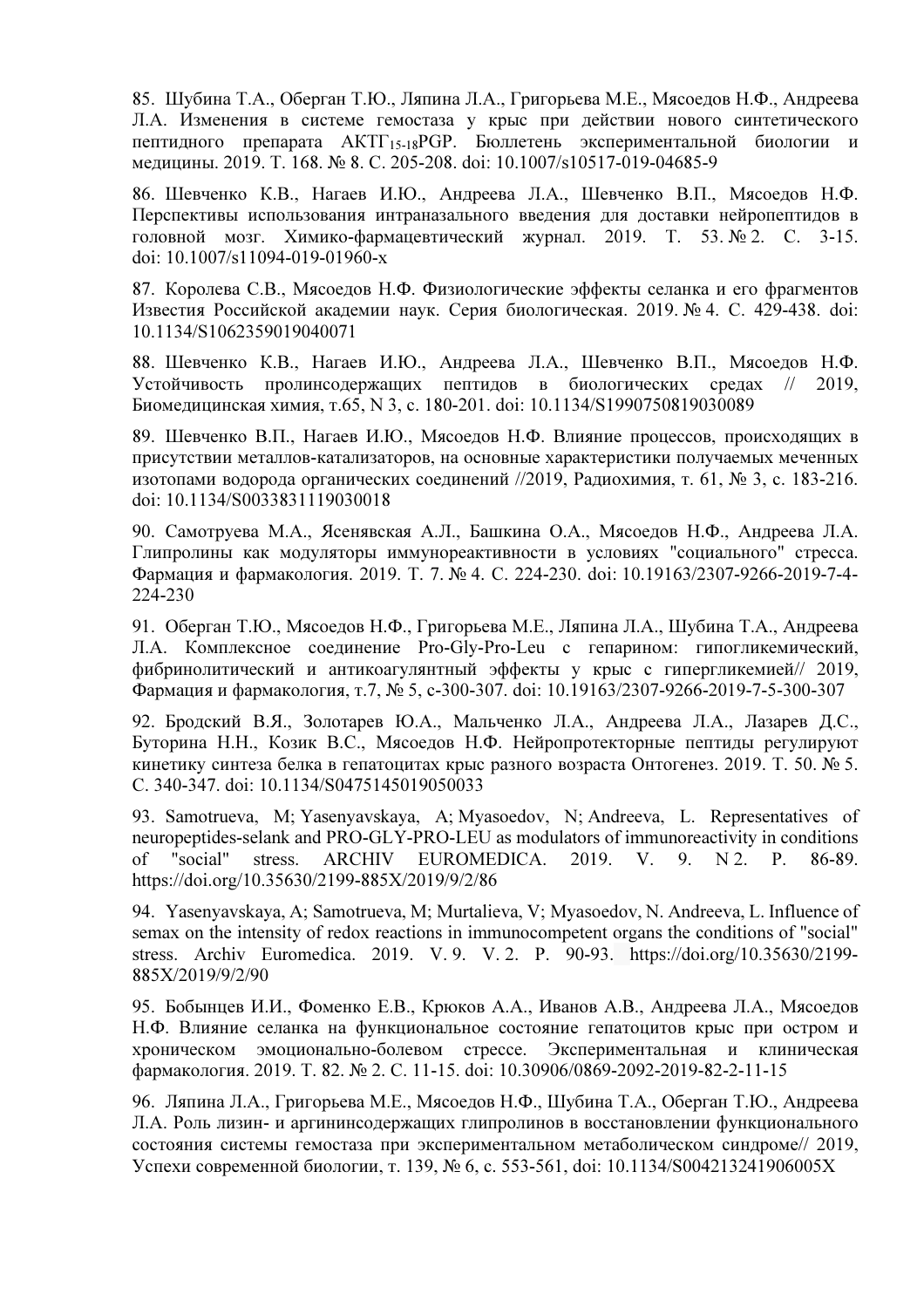97. Ляпина Л.А., Шубина Т.А., Мясоедов Н.Ф., Григорьева М.Е., Оберган Т.Ю., Андреева Л.А., Рогозинская Э.Я. Лейцинсодержащие пептиды как перспективные антитромботические вещества. Российский физиологический журнал им. И.М. Сеченова. 2019. Т. 105. № 4. С. 492-500. doi: 10.1134/S0869813919040022

98. Левицкая Н.Г., Глазова Н.Ю., Себенцова Е.А., Манченко Д.М., Андреева Л.А., Каменский А.А., Мясоедов Н.Ф. Ноотропные и анксиолитические эффекты гептапептида АКТГ6-9PRO-GLY-PRO. Российский физиологический журнал им. И.М. Сеченова. 2019. Т. 105. № 6. С. 761-770. doi: 10.1134/S086981391060049

99. Самотруева М.А., Ясенявская А.Л., Мясоедов Н.Ф., Андреева Л.А. Модифицирующее влияние семакса на уровень интерлейкина-1β в при стресс-индуцированных состояниях. Иммунология. 2019. Т. 40. № 3. С. 5-9. doi: 10.24411/0206-49522019-13001

100. Ясенявская А.Л., Самотруева М.А., Мясоедов Н.Ф., Андреева Л.А. Стресспротекторное и иммуномодулирующее действие семакса в условиях экспериментального информационного стресса/ Курский научно-практический вестник Человек и его здоровье. 2019. № 2. С. 57-65. doi: 10.21626/vestnik/2019-2/06

## КНИГИ

1. Перевезенцев А.Н., Розенкевич М.Б. Технология трития для термоядерного реактора. Под общей редакцией академика РАН Н.Ф. Мясоедова, Монография/ А.Н. Перевезенцев, М.Б. Розенкевич - Долгопрудный, Издательский дом «Интеллект», 2019. – 336 с. Тираж 300 экз., ISBN 978-5-91559-248-2, http://www.id-intellect.ru (монография)

2. Filippenkov IB, Dergunova LV, Limborska SA // The Role of Noncoding RNAs in Brain Cells during Rat Cerebral Ischemia // 2019, Chapter in the book «Non-Coding RNAs» OpenIntech, (глава в книге). doi: http://dx.doi.org/10.5772/intechopen.88402

## ТЕЗИСЫ (в WoS)

1. D.Khukhareva. J.Sukhanova. E. Sebentsova. N. Levitskaya. The synthetic analog of acth4-10 improves memory retrieval under stressful conditions in barnes maze in wistar rats after acute neonatal hypoxia. 31st Congress of the European-College-of-Neuropsychopharmacology (ECNP). EUROPEAN NEUROPSYCHOPHARMACOLOGY. Volume 29, Supplement 1, 2019, Pages S572-S573. doi: 10.1016/j.euroneuro.2018.11.849. WOS:000458400500757

2. Gruzdev, G; Voronina, Y; Manchenko, D; Glazova, N; Levitskaya N. Effects of selective serotonin reuptake inhibitor fluvoxamine prenatal administration on anxiety and cognitive function of rat offspring. 31st Congress of the European-College-of-Neuropsychopharmacology (ECNP)/. EUROPEAN NEUROPSYCHOPHARMACOLOGY/ Volume 29, Supplement 1, 2019, Pages S573-S573. doi: 10.1016/j.euroneuro.7018.11.850. WOS:000458400500758

3. Yudin D., Ryazansky S., Aravin A., Kulbachinskiy A., Kuzmenko A. Insights into genomic DNA sampling by prokaryotic Argonaute proteins. FEBS Open Bio. V. 9 (Suppl.1). 2019. P.62. WOS:000486972400213

4.Olina A., Agapov A., Esyunina D; Kulbachinskiy A. Analysis of RNA polymerase interactome in the radioresistant bacterium Deinococcus radiodurans. FEBS Open Bio. V. 9 (Suppl.1). 2019. P.155. WOS:000486972402081